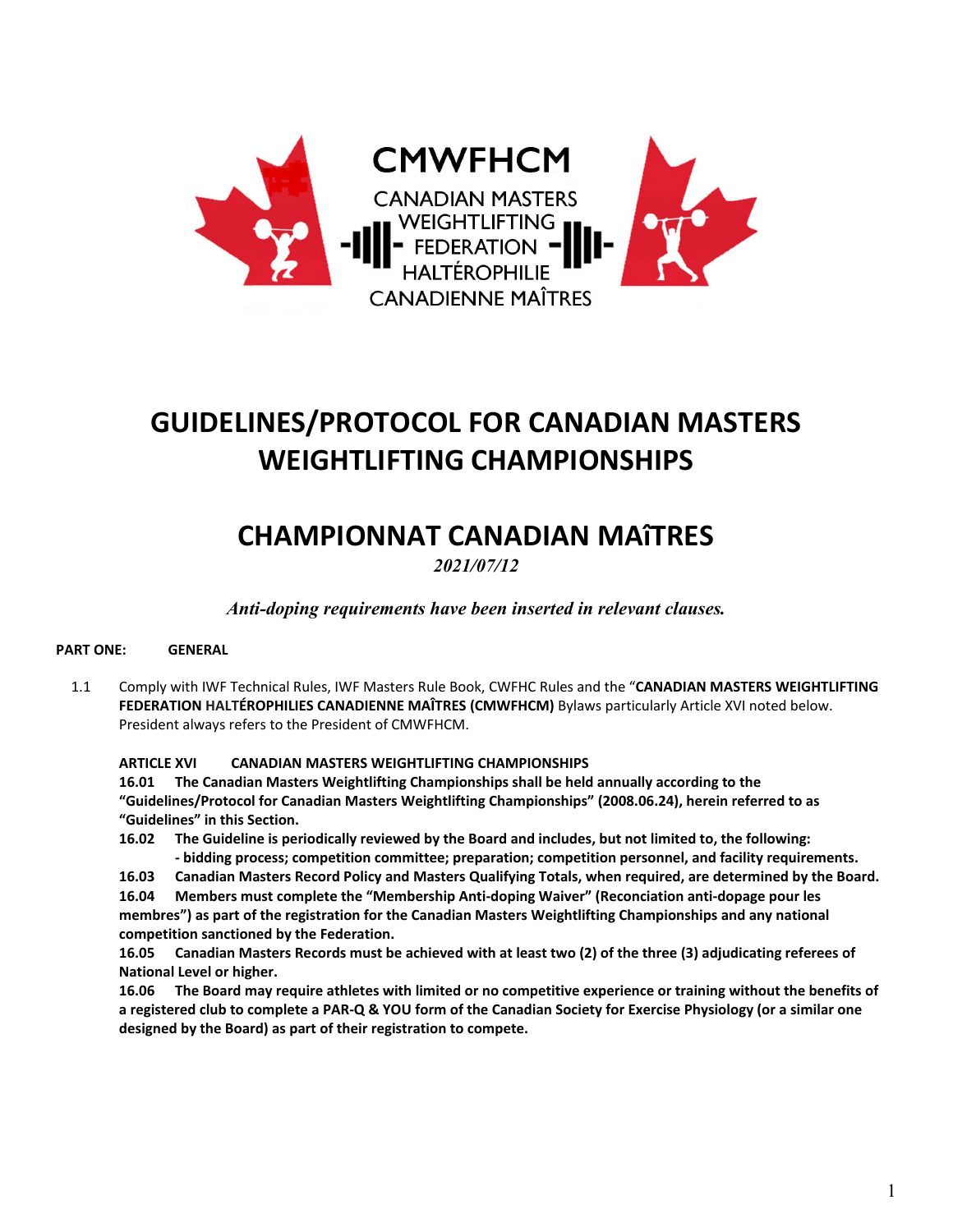#### **PART TWO: BIDDING FOR COMPETITION**

- 2.1 Notify the President of an intent to bid.
- 2.2 Obtain and review this copy of Guidelines/Protocol for Canadian Masters Weightlifting Championships.
- 2.3 At the Annual General Meeting, one year before the proposed date of competition, submit a written bid proposal. Include the probable date of competition and venue.
- 2.4 Submit, with the bid proposal, an official letter of support from the applicable Provincial Weightlifting Governing Body.
- 2.5 After the AGM, the President will inform you of the results.
- 2.6 Bids may be presented by the host bidder at the AGM, but his is not a requirement.
- 2.7 Bids made after the AGM will only be considered if there are no other bids to date, or the Board is not satisfied with any of the current bids.

#### **PART THREE: PRELIMINARY PREPARATION**

- 3.1 Enter into a written agreement with the CMWFHCM based on this Guidelines/Protocol document. Identify any changes agreed to.
- 3.2 Establish a firm date of the competition and venue.
- 3.3 Set up an organizing Competition Committee. (See Part Seven)
- 3.4 Submit a draft proposed Entry Form to the President. Note that the Entry Form must include:

 - Membership Antidoping Waiver (Reconciation anti-dopage pour les membres). A copy is available on website and the same as that completed for membership application. Athletes review, keep their copy, but sign an acknowledgement on the application form;

- CMWFHCM Membership Number (no membership purchase at competition)
- an entry total achieved in previous year, which may or may not be in their category of entrance;
- although no coach certification is required, the coach must be a member of a Provincial Weightlifting Association;
- the Board will advise you if there will be Qualifying Totals, what they are, and how they will be used
- (Entry Requirement and/or Medalling Requirement)
- a street map and/or description of a route via an automobile or from airport to the competition site,
- competition hotel, if there is one so designated,
- a list of suggested accommodations with rates,
- statement that the competition is subject to doping control,
- competitors for awards/records must be members of the CMWFHCM.
- 3.5 CMWFHCM will list the competition date and venue on its official website**.**
- 3.6 Cost of Doping Control Testing is shared between the Federation and host that will be communicated by the President.

#### **PART FOUR: INTERIM PREPARATION**

- 4.1 At approximately three-month intervals, a progress report must be submitted to the President*.*
- 4.2 Ask the CMWFHCM to arrange for doping control to be carried out at the championships.
- 4.3 Agree with the President on the final version of the Entry Form.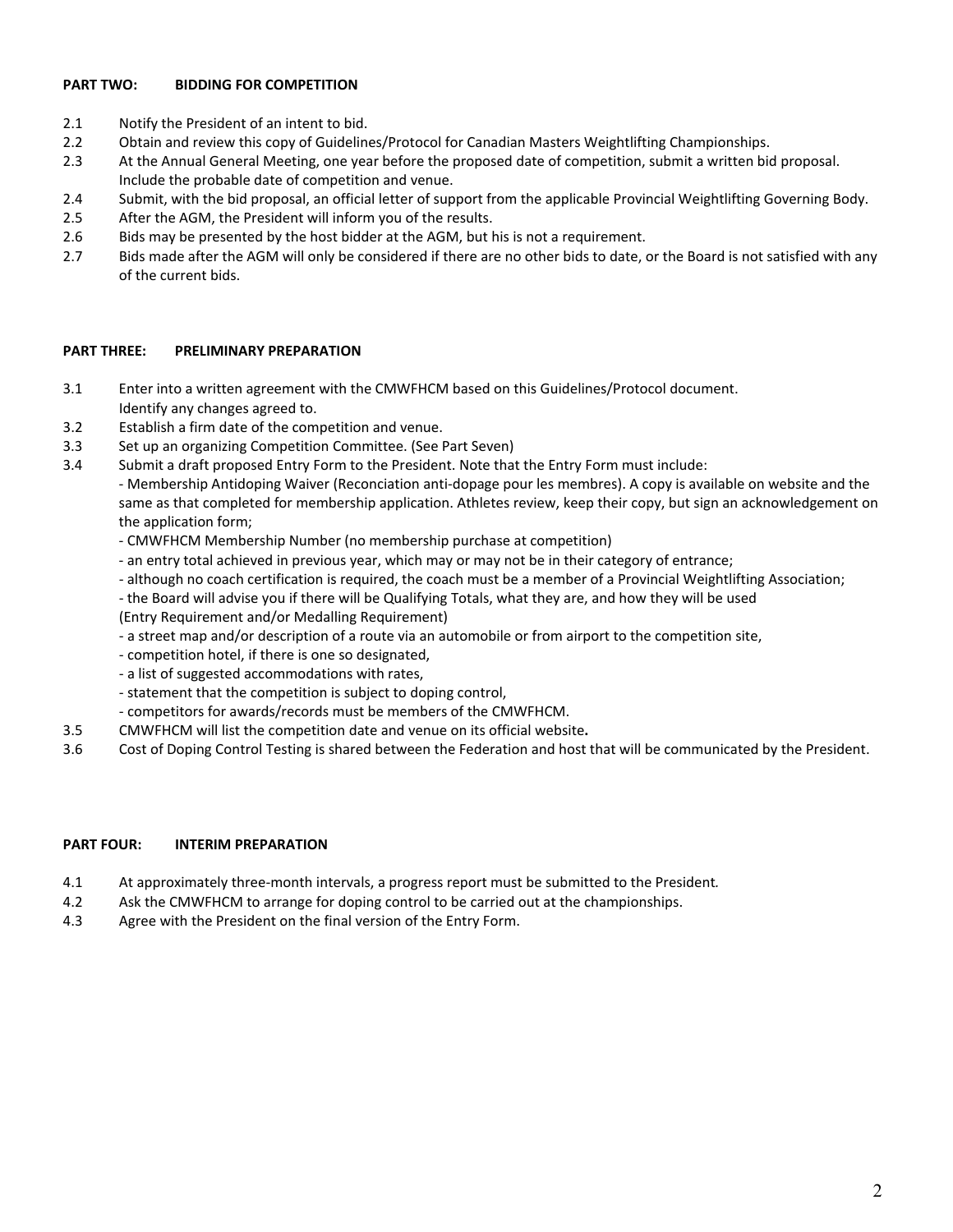#### **PART FIVE: FINAL PREPARATION**

- 5.1 With the approval of the President, the Entry Form Formulaire d'inscription can be posted on the official CMWFHC website.
- 5.2Download the Canadian Masters Records from the CMWFHCM official website.
- 5.3 Obtain commitment from sufficient number of Officials/Referees. See Article XVI By-Law 16.05, noted above.
- 5.4 Receive Entries and prepare Start Lists.
- 5.5 Pay fees (if any, such as medal costs) to the CMWFHCM.
- 5.6 Obtain from the President medals for  $1^{st}$ ,  $2^{nd}$ , and  $3^{rd}$  in all contested categories, women and men and either provide your own ribbons approved by your organizing committee or those provided by the CMWFHCM.
- 5.7 Provide Awards for Best Lifter Male and Best Lifter Female by SMF Points.
- 5.8 Arrange for a Technical Meeting the night before the competition which may follow the AGM.
- 5.9 Arrange for refreshments and snacks for Referees, Announcer, and Technical Officials.
- 5.10 Juries are optional.
- 5.11 Arrange for a Doping Control Centre (see 9.5).
- 5.12 Arrange for Doping Control Chaperones (see 6.8).

#### **PART SIX: RESPONSIBILITIES OF COMPETITION PERSONNEL**

- 6.1 **COMPETITION DIRECTOR/Le Directeur de Compétition: The host** appoints a Competition Director who is responsible for the organization of the competition. The name and address of the Competition Director should appear on the entry form in order that Masters and Officials know who to contact. Duties and responsibilities include: - appoint an Organizing Committee to assist in organizing the competition. See Part Seven for suggested make-up of the Committee,
	- organize the venue for the competition, including set-up and clean-up,
	- ensure entry forms appear on the CMWFHCM official website,
	- receive entries, prepare start lists for competition secretary, including competitors cards for lot draw and weigh-ins,
	- inform Technical Officials and Athletes of all rules and regulations regarding the use of the facility,
	- make resources available for all equipment and personnel required to run the competition,
	- appoint persons who will present awards at the victory presentation,
	- arrange for local publicity including any press, radio or TV coverage,
	- appoint a Doctor on Duty or equivalent (see item 6.7),
	- prepare the Doping Control Station,
	- Appoint 4 individuals to serve as Doping Control Volunteers (2 males, 2 females) over the age of 18 years.

#### 6.2 **COMPETITION SECRETARY/Le Secrétaire de Compétition, is appointed by the Competition Director, and** is the top official in charge of running the competition.

- ensure all the rules are applied and followed during the competition,

- cannot be overruled by any person including the Competition Director,
- must be at least a Nationally licensed referee registered within the current year,
- verify lists of competitors and divides them into groups for running the competition,
- supervise the drawing of lots,
- record all bodyweights during weigh-in,

- supervise the registration of records set at the competition and coordinate this information with the CMWFHC Records Secretary,

- verify results sheets and ensures that copies are given to the President, Records Secretary and Newsletter Editor of CMWFHCM

- ensure that the Start List and the Results List only identifies the athlete's year of birth, not the entire day and month.

#### **6.3 SPEAKER (ANNOUNCER)/annonceur is appointed by the Competition Director or Competition Secretary and is one of the most important positions.**

- control the pace of the competition and the order of sequence in which the athletes may lift,

- is at least a Provincial Technical Official and must follow the Technical Rules. They are not colour commentators.
- prior to the start of the competition, receive the start list and review for proper pronunciation of athletes' names,
- introduce athletes and officials,
- control lifting sequence by technical rules (if not automatically performed by competition software),
- -conduct the victory ceremony, if one is planned.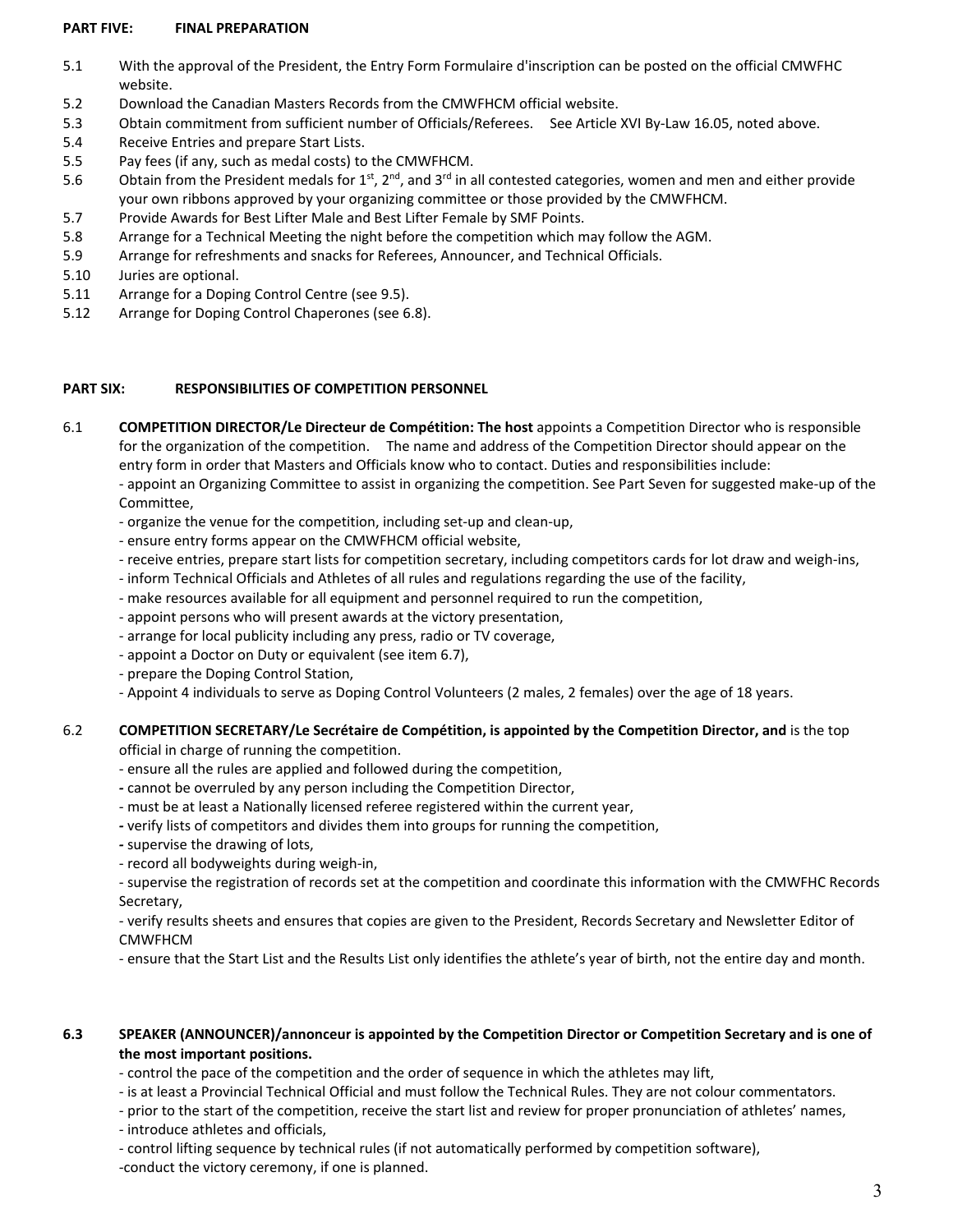# **CANADIAN MASTERS WEIGHTLIFTING CHAMPIONSHIPS**

6.4

**TECHNICAL CONTROLLER: Ensures the following are in place and ready for the competition.**

| Platform (le plateau) 4m x4m x10 cm.<br>1m clear area sides for plates.<br>La barre/barbell/plates/chalk dispenser, plates on side opposite athlete entry; 1 m from platform edge.<br>Scales/balances- in weigh in room/salles de pesée/ and in working condition.<br>Cleaning materials: mop, broom, liquid cleaner, steel brush, cloths, disinfectants, gloves, near to loaders.<br>Referee Lighting System properly works. Place red & white flags on referees' tables.<br>Timing clock-works - visible to lifters/officials.<br>Warm up area - safe and free from public access - safe to platform - electric cords out of way etc. - sufficient chalk.<br>Only accredited persons allowed; including Doping Control Officer and Volunteers with separate accreditation.<br>Inspect warm up platforms 3 m x 2.5-3 m.<br>Display boards - legible to all and accurate.<br>Microphone system - audio ok, balanced ok.<br>First aid kit, ice, Paramedic/Nurse; stretcher.<br>Centre Referee 4 m platform edge to back of ref table.<br>Side Referee 3-4 m from CR<br>Medical personnel - athlete entry.<br><b>START</b><br>Check TO uniform & athletes' outfit, unitard, and report non-compliance to Competition Director or Jury President.<br>-belt 12 cm<br>-bandages more than 5 cm away from the elbow<br>-product+/or sponsor max 500sqcm (not mfg. design pattern).<br>Athlete lineup as per time on posted schedule; enter from behind platform curtain/information screen and then line athletes<br>up behind the platform. |
|----------------------------------------------------------------------------------------------------------------------------------------------------------------------------------------------------------------------------------------------------------------------------------------------------------------------------------------------------------------------------------------------------------------------------------------------------------------------------------------------------------------------------------------------------------------------------------------------------------------------------------------------------------------------------------------------------------------------------------------------------------------------------------------------------------------------------------------------------------------------------------------------------------------------------------------------------------------------------------------------------------------------------------------------------------------------------------------------------------------------------------------------------------------------------------------------------------------------------------------------------------------------------------------------------------------------------------------------------------------------------------------------------------------------------------------------------------------------------------------------------------------------------------------|
|                                                                                                                                                                                                                                                                                                                                                                                                                                                                                                                                                                                                                                                                                                                                                                                                                                                                                                                                                                                                                                                                                                                                                                                                                                                                                                                                                                                                                                                                                                                                        |
|                                                                                                                                                                                                                                                                                                                                                                                                                                                                                                                                                                                                                                                                                                                                                                                                                                                                                                                                                                                                                                                                                                                                                                                                                                                                                                                                                                                                                                                                                                                                        |
|                                                                                                                                                                                                                                                                                                                                                                                                                                                                                                                                                                                                                                                                                                                                                                                                                                                                                                                                                                                                                                                                                                                                                                                                                                                                                                                                                                                                                                                                                                                                        |
|                                                                                                                                                                                                                                                                                                                                                                                                                                                                                                                                                                                                                                                                                                                                                                                                                                                                                                                                                                                                                                                                                                                                                                                                                                                                                                                                                                                                                                                                                                                                        |
|                                                                                                                                                                                                                                                                                                                                                                                                                                                                                                                                                                                                                                                                                                                                                                                                                                                                                                                                                                                                                                                                                                                                                                                                                                                                                                                                                                                                                                                                                                                                        |
|                                                                                                                                                                                                                                                                                                                                                                                                                                                                                                                                                                                                                                                                                                                                                                                                                                                                                                                                                                                                                                                                                                                                                                                                                                                                                                                                                                                                                                                                                                                                        |
|                                                                                                                                                                                                                                                                                                                                                                                                                                                                                                                                                                                                                                                                                                                                                                                                                                                                                                                                                                                                                                                                                                                                                                                                                                                                                                                                                                                                                                                                                                                                        |
|                                                                                                                                                                                                                                                                                                                                                                                                                                                                                                                                                                                                                                                                                                                                                                                                                                                                                                                                                                                                                                                                                                                                                                                                                                                                                                                                                                                                                                                                                                                                        |
|                                                                                                                                                                                                                                                                                                                                                                                                                                                                                                                                                                                                                                                                                                                                                                                                                                                                                                                                                                                                                                                                                                                                                                                                                                                                                                                                                                                                                                                                                                                                        |
|                                                                                                                                                                                                                                                                                                                                                                                                                                                                                                                                                                                                                                                                                                                                                                                                                                                                                                                                                                                                                                                                                                                                                                                                                                                                                                                                                                                                                                                                                                                                        |
|                                                                                                                                                                                                                                                                                                                                                                                                                                                                                                                                                                                                                                                                                                                                                                                                                                                                                                                                                                                                                                                                                                                                                                                                                                                                                                                                                                                                                                                                                                                                        |
|                                                                                                                                                                                                                                                                                                                                                                                                                                                                                                                                                                                                                                                                                                                                                                                                                                                                                                                                                                                                                                                                                                                                                                                                                                                                                                                                                                                                                                                                                                                                        |
|                                                                                                                                                                                                                                                                                                                                                                                                                                                                                                                                                                                                                                                                                                                                                                                                                                                                                                                                                                                                                                                                                                                                                                                                                                                                                                                                                                                                                                                                                                                                        |
|                                                                                                                                                                                                                                                                                                                                                                                                                                                                                                                                                                                                                                                                                                                                                                                                                                                                                                                                                                                                                                                                                                                                                                                                                                                                                                                                                                                                                                                                                                                                        |
|                                                                                                                                                                                                                                                                                                                                                                                                                                                                                                                                                                                                                                                                                                                                                                                                                                                                                                                                                                                                                                                                                                                                                                                                                                                                                                                                                                                                                                                                                                                                        |
|                                                                                                                                                                                                                                                                                                                                                                                                                                                                                                                                                                                                                                                                                                                                                                                                                                                                                                                                                                                                                                                                                                                                                                                                                                                                                                                                                                                                                                                                                                                                        |
| Ensure correct athlete approaches platform/le plateau after being called to their attempt.                                                                                                                                                                                                                                                                                                                                                                                                                                                                                                                                                                                                                                                                                                                                                                                                                                                                                                                                                                                                                                                                                                                                                                                                                                                                                                                                                                                                                                             |
| <b>DURING</b>                                                                                                                                                                                                                                                                                                                                                                                                                                                                                                                                                                                                                                                                                                                                                                                                                                                                                                                                                                                                                                                                                                                                                                                                                                                                                                                                                                                                                                                                                                                          |
| Check for lubricants/excess chalk particularly on thighs. No electronics on competition platform.                                                                                                                                                                                                                                                                                                                                                                                                                                                                                                                                                                                                                                                                                                                                                                                                                                                                                                                                                                                                                                                                                                                                                                                                                                                                                                                                                                                                                                      |
| Monitor/enforce Starting Attempt rules established by the CMWFHCM.                                                                                                                                                                                                                                                                                                                                                                                                                                                                                                                                                                                                                                                                                                                                                                                                                                                                                                                                                                                                                                                                                                                                                                                                                                                                                                                                                                                                                                                                     |
| Only TC, injured athlete and medic allowed on platform, with loaders having their backs to injured athlete, forming a wall<br>to secure athlete privacy.                                                                                                                                                                                                                                                                                                                                                                                                                                                                                                                                                                                                                                                                                                                                                                                                                                                                                                                                                                                                                                                                                                                                                                                                                                                                                                                                                                               |
| Check/control cleaning of bar and platform.                                                                                                                                                                                                                                                                                                                                                                                                                                                                                                                                                                                                                                                                                                                                                                                                                                                                                                                                                                                                                                                                                                                                                                                                                                                                                                                                                                                                                                                                                            |
| Loaders/les chargeurs (opposite side to athlete entry; clear accumulation of chalk on athlete path.                                                                                                                                                                                                                                                                                                                                                                                                                                                                                                                                                                                                                                                                                                                                                                                                                                                                                                                                                                                                                                                                                                                                                                                                                                                                                                                                                                                                                                    |
| Verify information on competition board. Advise announcer of any premature calls.                                                                                                                                                                                                                                                                                                                                                                                                                                                                                                                                                                                                                                                                                                                                                                                                                                                                                                                                                                                                                                                                                                                                                                                                                                                                                                                                                                                                                                                      |

**AFTER**: During medal presentations, TOs remain at post. Assist anti-doping personnel, if requested.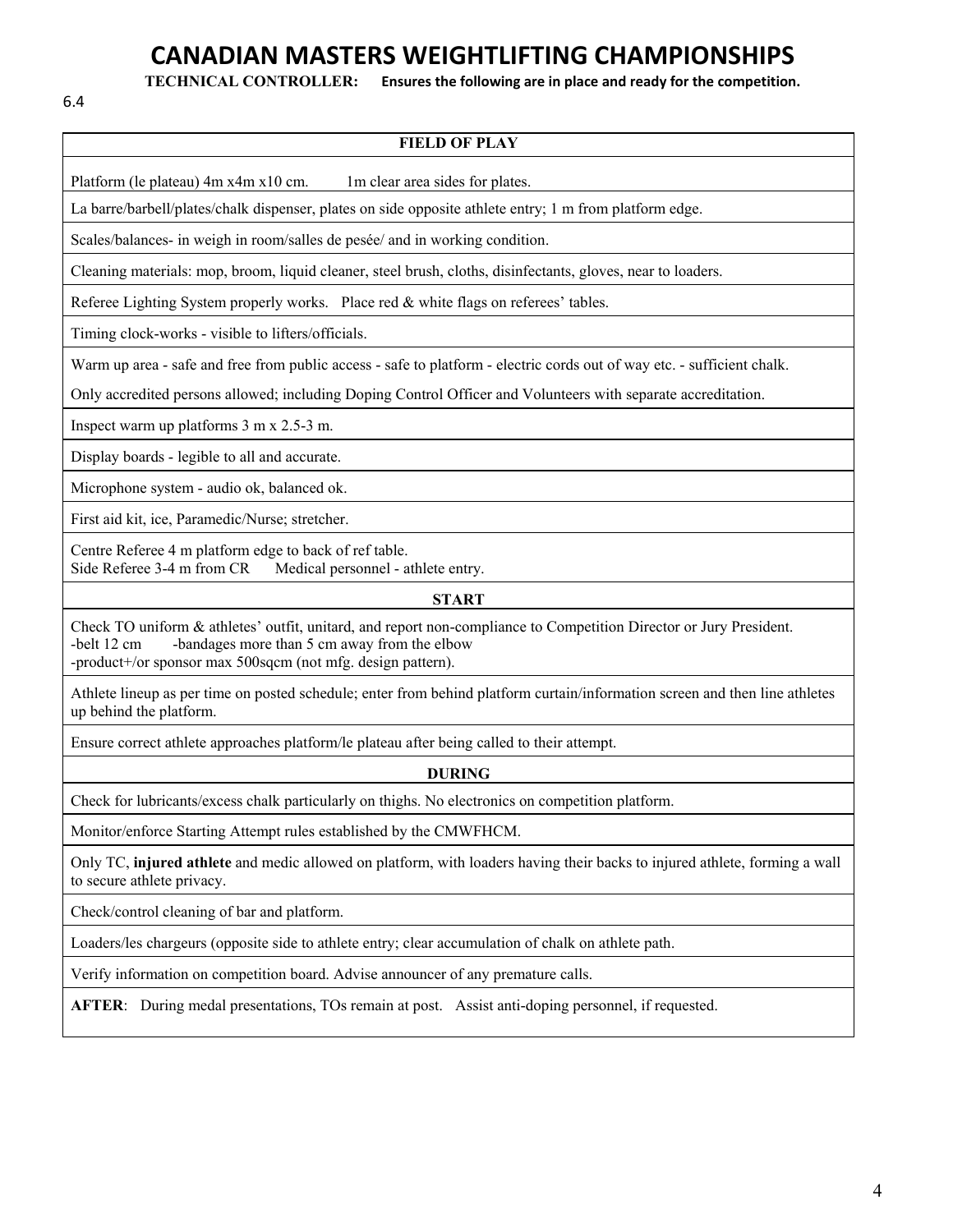- 6.5 **TIMEKEEPER/le chronometreur is** appointed by the Competition Director or Competition Secretary and should at least be a Provincial Level Referee/arbitre provincial.
	- ascertain that all timing equipment is operational,

- time a lifter from the time when the lifter's name is called, giving the lifter the correct amount of time eg. 1 minute, 2 minutes, *etc*, or remaining time, and have manual technology for implementing these times, especially when the 30 second warning is required (example by voice).

- if not done automatically, inform the Announcer when there are 30 seconds left.,
- if not done automatically, inform the Announcer and Officials when time has expired.
- 6.6 **LOADERS/les chargeurs** are appointed by the Competition Director and report to the Technical Controller, or in the absence of a Technical Controller, to the Officials. This is one of the most important duties at a competition. Accurate, quick loaders can speed up and enhance any competition. Their function is to load weights onto an Olympic barbell as called out by the Announcer. Upon completion of loading, they centre the bar on the platform, check to see what the other loader has loaded, notify the Technical Controller of any blood or debris on the bar, clean the bar or sweep the platform as instructed by the Technical Controller.

#### 6.7 **DOCTOR ON DUTY OR MEDICAL ASSISTANCE/le Médecin de service**

- be ready to render medical care in case of injury,
- authorize the application of additional plasters or bandages during the competition**,**
- be present for doping control,
- -assist in taking of doping control samples,
- St. John Ambulance, RN, or Paramedic may be classified as a Doctor on Duty.

#### 6.8 **DOPING CONTROL VOLUNTEERS/ Volontaires de contrôle du dopage**

- must be over 18 years of age,
- not affiliated with the athlete or the administration of the sport,
- meets the CCES Doping Control Officer at a specified time and the CMWFHCM ADC on site representative,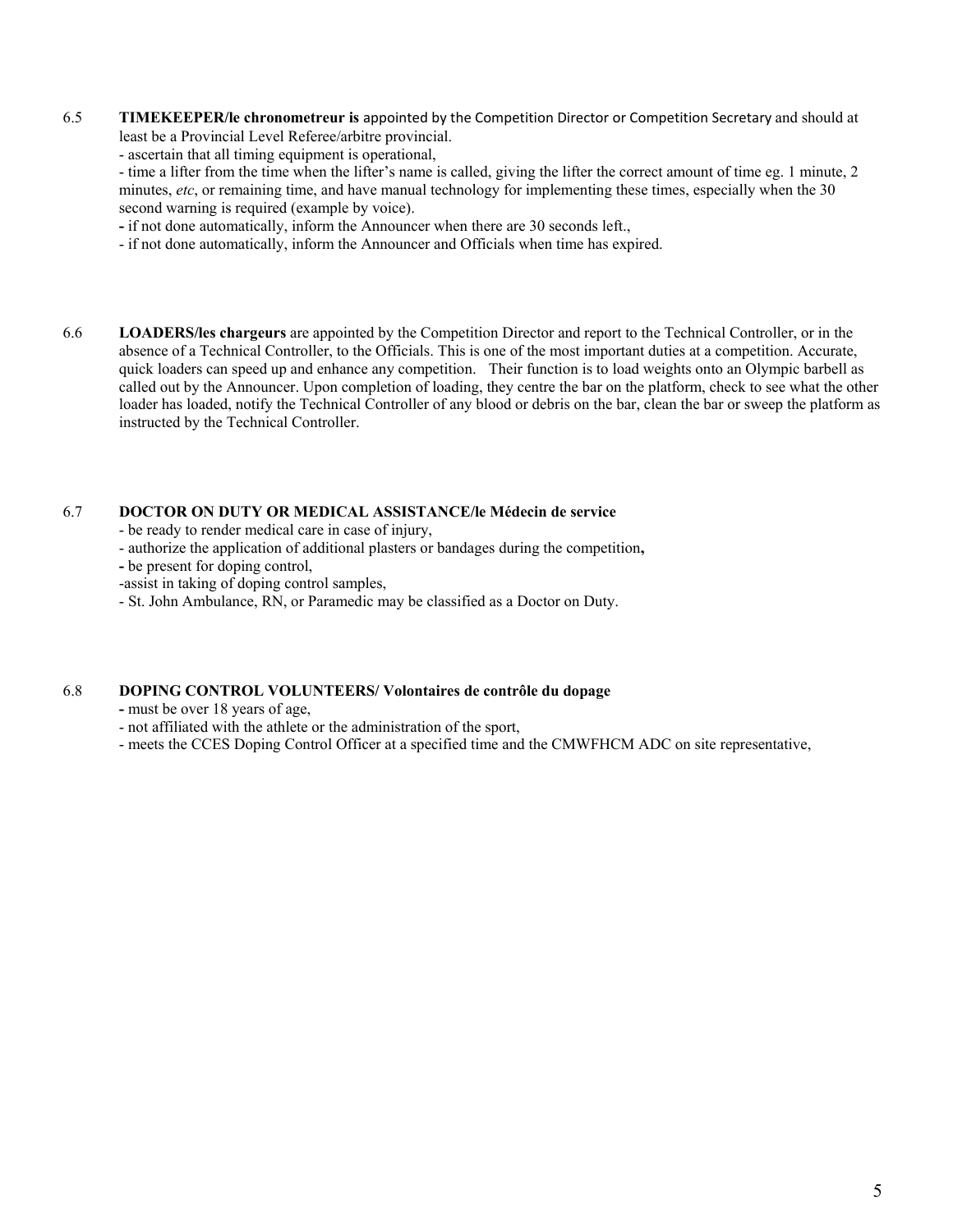#### **6.9 TECHNICAL OFFICIAL AT WEIGH IN**

(Officials can decide how to share these responsibilities)

#### a, **REMIND WAITING ATHLETES TO EXAMINE THE ANTI-DOPING AGREEMENT THAT IS TAPED TO THE WALL OUTSIDE THE WEIGH IN ROOM.**

Athletes affix their initials as their agreement, a compulsory requirement, beside their name on the Start List located with the weigh in official

b, **Welcome** the athlete in the order stated on posted list. If the called athlete is not present, place their card at the bottom and call in the next athlete. **The absent athlete can only weigh in after all present athletes have done so.**

c, Ask athlete for **government photo identification.** CMWFHCM membership card is not necessary as athletes' memberships have already been verified. CMWFHCM membership is not sold at this competition.

#### d, **Weigh in the athlete**. jewelry ok but not watches, no socks.

As one TO calls out loud the athlete's bodyweight, the other TO records body weight. Les athlète qui ne fait pas le poids lors de sa pesée de la session auquel ils sont inscrits doivent obligatoirement se présenter à la pesée de la session suivante, si la catégorie de poids supérieur est dans la session suivante.

Athletes who does not weigh in at the weigh-in of the session to which they are registered must present themselves at the weigh-in of the next session, if the higher weight category is in the next session.

The Technical Official will make a note of such changes and alert the Marshal or data entry volunteer when the athlete cards are submitted. If the lower bodyweight category has already competed, IWF regulations apply, i.e. the athlete must become the appropriate bodyweight to compete in the higher weight category. If there are qualifying totals, the appropriate IWF rules apply.

e, Athletes state their **starting attempts.** The card will attempt to have the French translation for some words. Starting attempt total must be at least 80% of the athlete's entry total.

## f, Athletes affix their signature (i.e. **initials**) **beside bodyweight and each starting attempt and**

#### **on the Athlete Card indicating acknowledgement and compliance with CMWFHCM Anti-doping Policy.**

*I have reviewed the antidoping information and education material and completed the required modules / J'ai examiné le matériel d'information et d'éducation antidopage et complété les modules requis.* 

*I agree with and subscribe to the CMWFHCM anti-doping policy / J'accepte et souscris à la politique antidopage du CMWFHCM. I am a current member of my provincial weightlifting association / je suis un membre actuel de mon Association provinciale d'haltérophilie. Initials / Initiales \_\_\_\_\_\_\_\_* 

g, Each athlete may receive **warm-up passes** in a number approved by the Competition Director.

h, Thank the athletes and wish them well.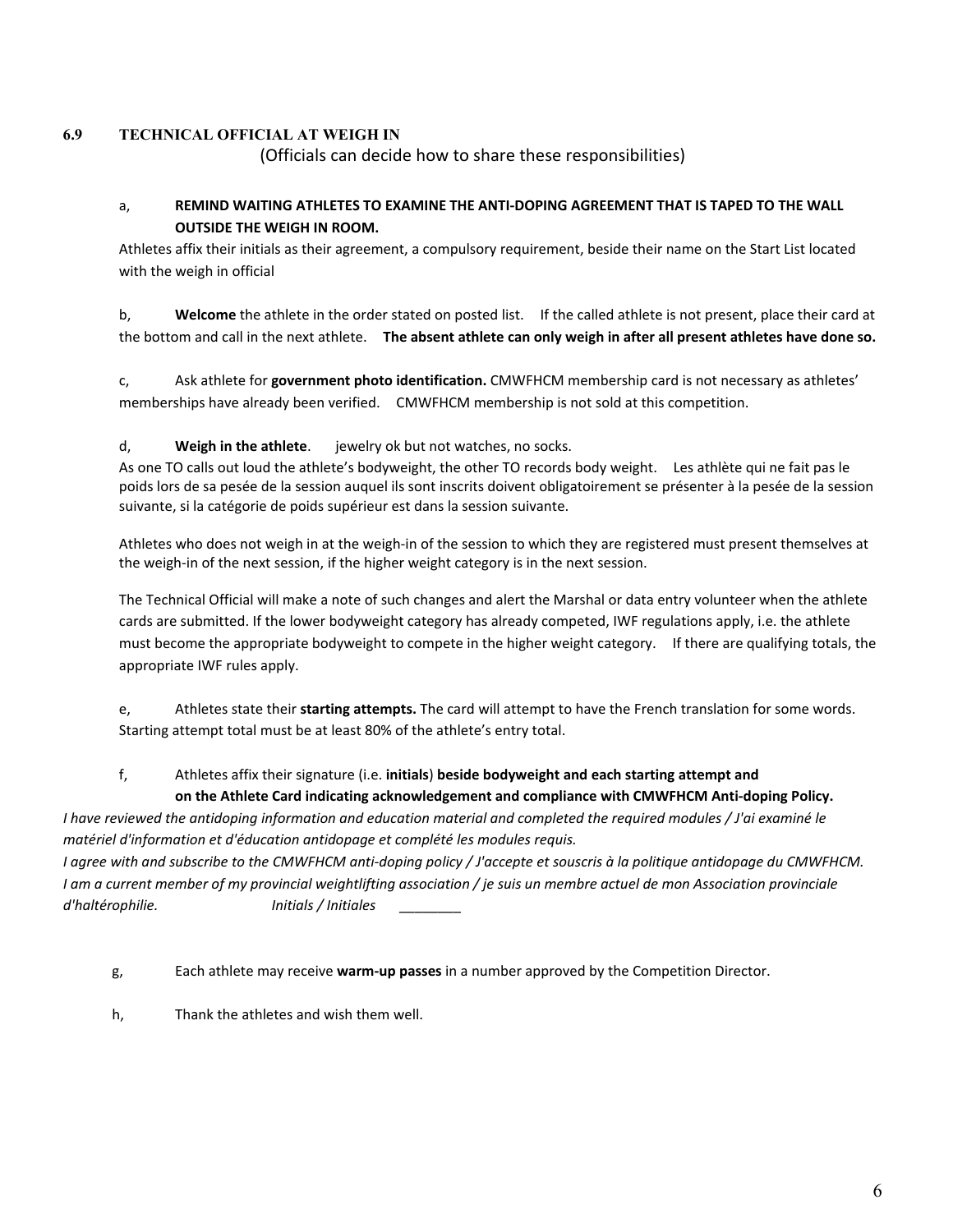#### **PART SEVEN: COMPETITION COMMITTEE/Comité de la compétition**

- 7.1 **COMPETITION DIRECTOR Le Directeur de Compétition:** Overall responsibility and responsible for secretaries, all forms, copier, accreditation, registration.
- 7.2 **TECHNICAL DIRECTOR Le Contrôleur technique:** Responsible for securing a competition venue and all technical equipment, with the weigh scales being tested for accuracy. Responsible for ensuring there is a Doping Control Centre.
- 7.3 **PERSONNEL DIRECTOR Directeur du personnel:** Responsible for obtaining sufficient number of loaders, scoreboard personnel, technical officials and the like.
- 7.4 **FINANCE DIRECTOR Directeur des finances:** Responsible for finding and accounting of all money necessary for the competition.
- 7.5 **PUBLICITY DIRECTOR Directeur de la publicité**: Responsible for advertising, posters, radio, TV, Newspapers, award ceremonies.
- 7.6 **ELECTRONIC DIRECTOR Directeur de l'électronique:** Responsible for closed circuit TV, lighting, PA system and the like.
- 7.7 **ENTERTAINMENT DIRECTOR Directeur du divertissement:** Responsible for social events, refreshments for Officials, closing banquets, guests.

#### **PART EIGHT: FIELD OF PLAY REQUIREMENTS AND PREPARATION Exigences et préparation du lieu de compétition (by the Technical Director**, **par le Contrôleur technique)**

- 8.1 **The Competition Site** (also referred to as the Field of Play) is the actual lifting area where the competition will be contested. This area must be large enough to hold all equipment, officials, competitors, and coaches as well as any predetermined audience.
- 8.2 **Platform**: The competition platform is to be 4 metres square. The minimum size acceptable for Canadian Masters Competition is 13 feet square. The height of the platform is to be between 50 mm and 150 mm.
- 8.3 **Floor Protection**: There should be protective mats around the perimeter of the platform.
- 8.4 **Loaders Area**: Chairs, loading charts, bar lift to help load heavy weights (if available and/or necessary), broom, wire brush, bleach, bleach brush, rubber gloves and cloths are required for the loaders.
- 8.5 **Competition Weights**: There must be women's bar and men's bar of an approved manufacturer on the platform, an appropriate number of weights to use in all classes contested, including  $2 \frac{1}{2}$  and 5 kg bumper plates, weight racks or weights laid flat on protective mats.
- 8.6 **Light System**: The electronic light system is placed so that it is visible to competitor, officials and announcer. Also Provide back- up red and white flags or cards on each official's table.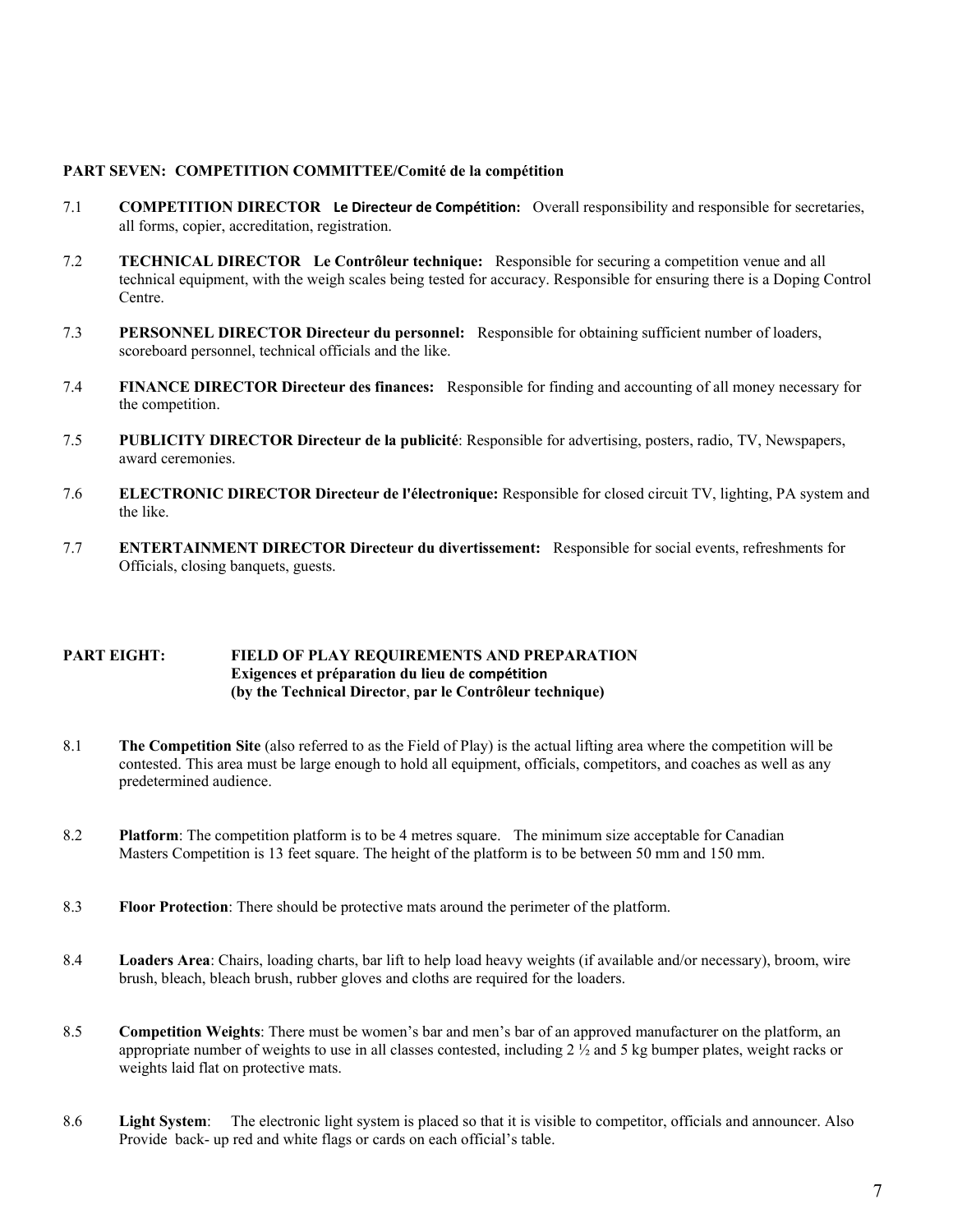- 8.7 **Main Scoreboard**: The Board should be large enough to be read from a distance and showing competitor's name, province/club, age group, bodyweight, lifts (passed and failed), total and placing. The Scoreboard must be visible to referees, technical controller, announcer, competitors, coaches and spectators.
- 8.8 **Attempt Board**: This is an optional board displaying name of lifter and weight of attempt being made. It may be a separate board or part of the main scoreboard.
- 8.9 **Athlete's Area**: Chairs/benches are provided to the athletes as they wait between attempts. Chalk box and resin box are centrally located.
- 8.10 **Speaker's Tables**: Two tables with chairs are required for the announcer, timekeeper, competition secretary, computer operator (data entry), public address system for announcing all attempts and which must be audible in the warm up area, timing device, competition score cards, pens, pencils and access to a photocopying machine.
- 8.11 **Referees' Tables**: Three tables with chairs for referees. Red and white flags or cards will serve as the light system backup and placed on each table. The Centre Referee's table is placed 6 metres from the centre of the platform (i.e. 4 metres from the front of the official competition platform).

#### **PART NINE: OTHER FACILITY REQUIREMENTS**

- 9.1 **Weigh In Room / la salles de pesée.** This room is separate from the competition (FOP) site and large enough to hold at least 3 competitors, 3 Officials and weigh in scales. Weigh scales must measure in kilograms with increments of 50 grams to at least 200 kilograms and certified accurate within the last 12 months. Also needed are accesses to a backup scale, tables and chairs for officials, change area for competitors, and the list of competitors, their lot numbers, competition cards, pens and pencils.
- 9.2 **Warm Up Area/ la sale d'entrainment.** The warm up area should be close to the competition (FOP) site, and large enough to hold at least 3 warm up platforms  $(2 \frac{1}{2})$  metres square), all competitors in a session, coaches/trainers and officials. The area should have the following available to the lifters: centrally located chalk box, at least 3 women's bars and 3 men's bars, enough weights for warm up, a PA system speaker, timing device, and TV monitor tied into the competition site.
- 9.3 **Locker/Change Rooms**: Male and female change rooms with showers.
- 9.4 **Officials Meeting Room**: A room for officials near the competition site that may be used for meetings before, during and after the competition. It should be large enough and equipped with sufficient number of chairs and tables to accommodate all the officials. The weigh in room may suffice for an Officials Meeting Room.
- 9.5 **Doping Control Centre / Centre de contrôle du dopage**: A room available for doping control for both men and women. The area must include a washroom and be large enough to accommodate 2 athletes, coaches and 2 doping control officials. The room must include a table, 6 chairs, and 12 (500 mL) sealed bottles of water.
- 9.6 **Doctor/First Aid Personnel on Duty Room**: A room available for medical personnel on duty. The room needs to have an examination table, chairs, first aid kit, ice, elastic bandages, tape, body board, wheel chair if possible. The room should be located near the competition (FOP) site so all competitors/coaches may locate it immediately.
- 9.7 **Annual General Meeting Room / une salle pour l'Assemblée générale annuelle:** Immediately prior to the Technical Meeting, a room is needed for the Canadian Masters Weightlifting Federation Annual General Meeting. The room should be of adequate size and equipped with tables and chairs. Duration of the meeting is approximately 2 hours.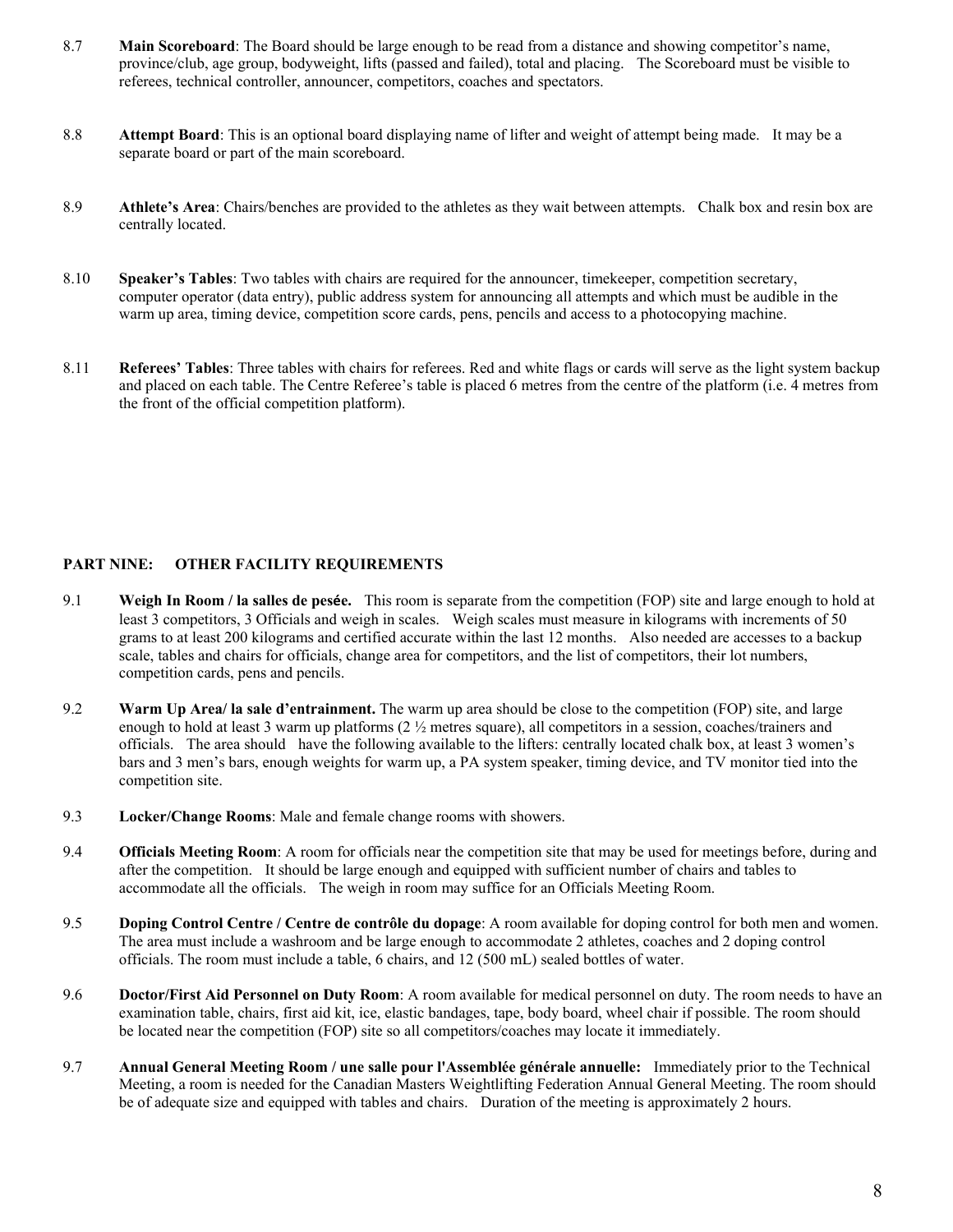#### **PART TEN: POST COMPETITION**

#### **The Competition Committee will:**

- 10.1 Provide the President and Recording Secretary a copy of the official competition results within two (2) weeks after the closing of the competition.
- 10.2 Return any medals, not awarded, to the CMWFHCM President.
- 10.3 Clear any debts to CMWFHCM via its Secretary-Treasurer before the competition's month's end.
- 10.4 Clear any debts to the host's Provincial Weightlifting Association and local businesses.
- 10.5 Conduct its own optional self-review and provide to the President, if possible, any pertinent recommendations that will help improve the Canadian Masters Weightlifting Championships.

#### **PART ELEVEN: ARE BIDDERS PREPARED?**

- 11.1 The bid host has organized a Masters Weightlifting Competition.
- 11.2 The bid host club has members of the CMWFHCM.
- 11.3 The bid host has observed the operation of a Canadian Masters Weightlifting Championships.
- 11.4 The bid host club has a least one coach who has coached Masters weightlifters at Provincial Masters Weightlifting Championships, the Canadian Masters Weightlifting Championships or any international Masters competitions.
- 11.5 The bid host club has a sound professional reputation as a member of their Provincial Weightlifting Association.
- 11.6 The bid host is familiar with the rules and regulations of Masters competitions as described in the IWF Masters Handbook as well as its practical implementation at the Canadian Masters Weightlifting Championships.
- 11.7 The bid host and the bid host club have or will have sufficient financial resources to adequately cover its operational costs (revenue and equipment rental, awards, technical officials' kilometrage, volunteer appreciation, refreshments, etc.)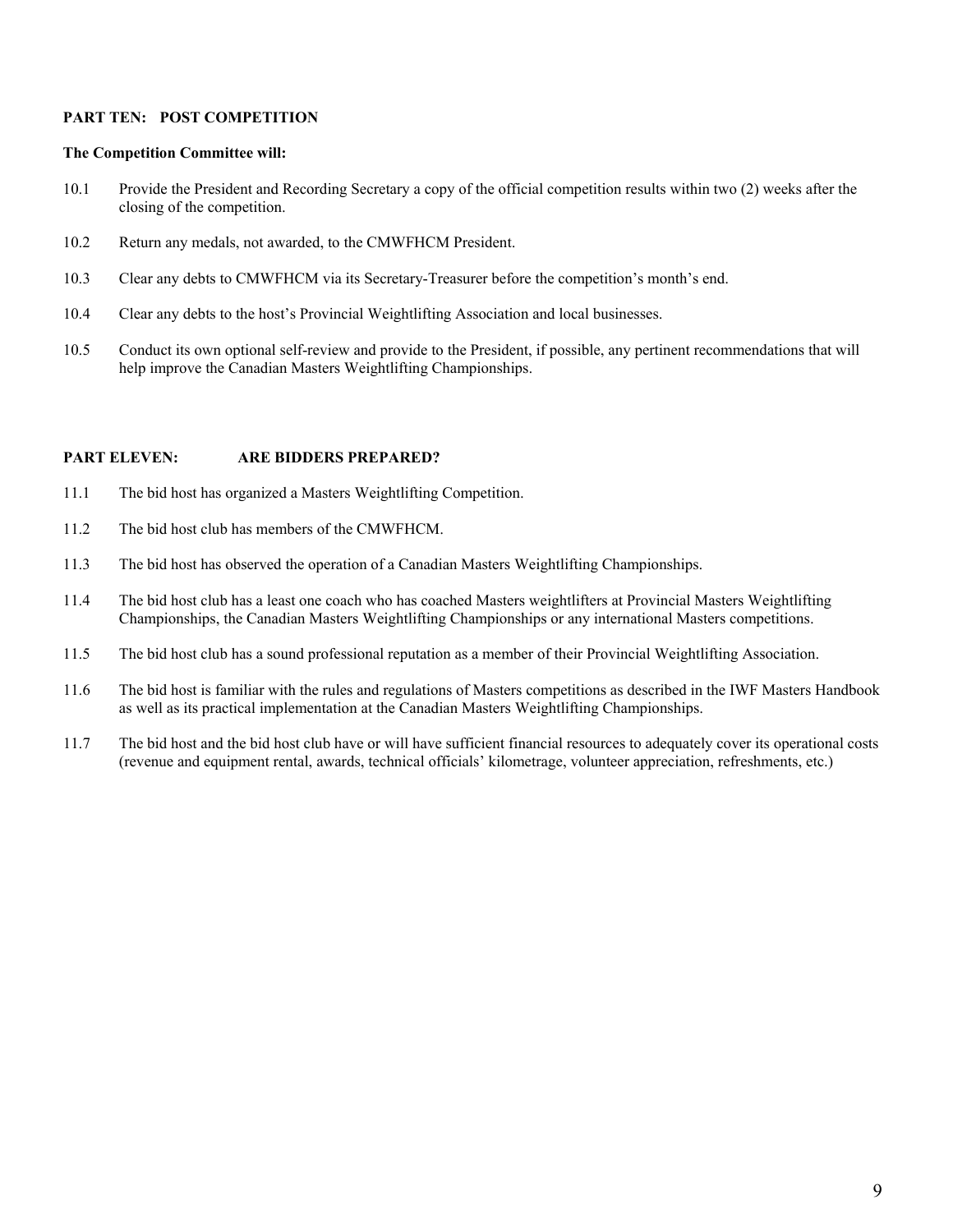#### PART TWELVE: **COMPETITION TIPS**

#### **Particularités lors de l'organisation de compétition Master**

1. Lors d'organisation de compétition comprenant que des athlètes de catégorie d'âge Master, il est dans la pratique de constituer des sessions d'athlètes de 12-18 leveurs dans la mesure du possible.

In competition organizations involving only Master age category athletes, it is in practice to set up sessions of athletes of 12-18 athletest where possible.

2. Les athlètes des groupes les plus âgés sont les premières sessions à débuter la journée de compétition ceci alternance homme et femme.

Athletes from the older groups are the first sessions to start the day of competition this alternating between men and women.

3. Le système informatique offre l'option compétition Master ainsi en inscrivant l'âge du participant l'athlète se voit attribué son groupe d'âge, il est ensuite facile de constituer des sessions équilibrées. Le système peu ensuite compiler les résultats le classement et calculer la formule Sinclair Meltzer Faber (SMF)

The computer system offers the Option master competition so by recording the age of the participant the athlete is assigned his age group, then it is easy to set up balanced sessions. The system can then compile the results ranking and calculate the Sinclair Meltzer Faber formula (SMF)

4. Lorsque qu'un même groupe d'âge doit être séparé dans 2 sessions différentes afin de respecter le nombre maximum de participants par session. Tous les athlètes d'une même catégorie de poids doivent êtres dans la même session.

When the same age group must be separated into 2 different sessions in order to meet the maximum number of participants per session. All athletes of the same weight class must be in the same session.

5. Les athlète qui ne fait pas le poids lors de sa pesée de la session auquel ils sont inscrits doivent obligatoirement se présenter à la pesée de la session suivante, si la catégorie de poids supérieur est dans la session suivante.

Athletes who does not weigh in at the weigh-in of the session to which they are registered must present themselves at the weigh-in of the next session, if the higher weight category is in the next session.

6. La remise des médailles se fait habituellement à la fin de chaque session après la présentation des athlètes de la session suivante.

Medals are usually awarded at the end of each session after the athletes are presented in the next session.

7. Il est préférable de respecter le temps de pause de 10 minutes entre l'épaulé jeté et l'arraché car le temps de récupération des athlètes Masters et plus longue que les athlètes moins âgés.

It is preferable to respect the 10-minute break time between the snatch and the clean and jerk as the recovery time of Masters athletes and longer than the older athletes.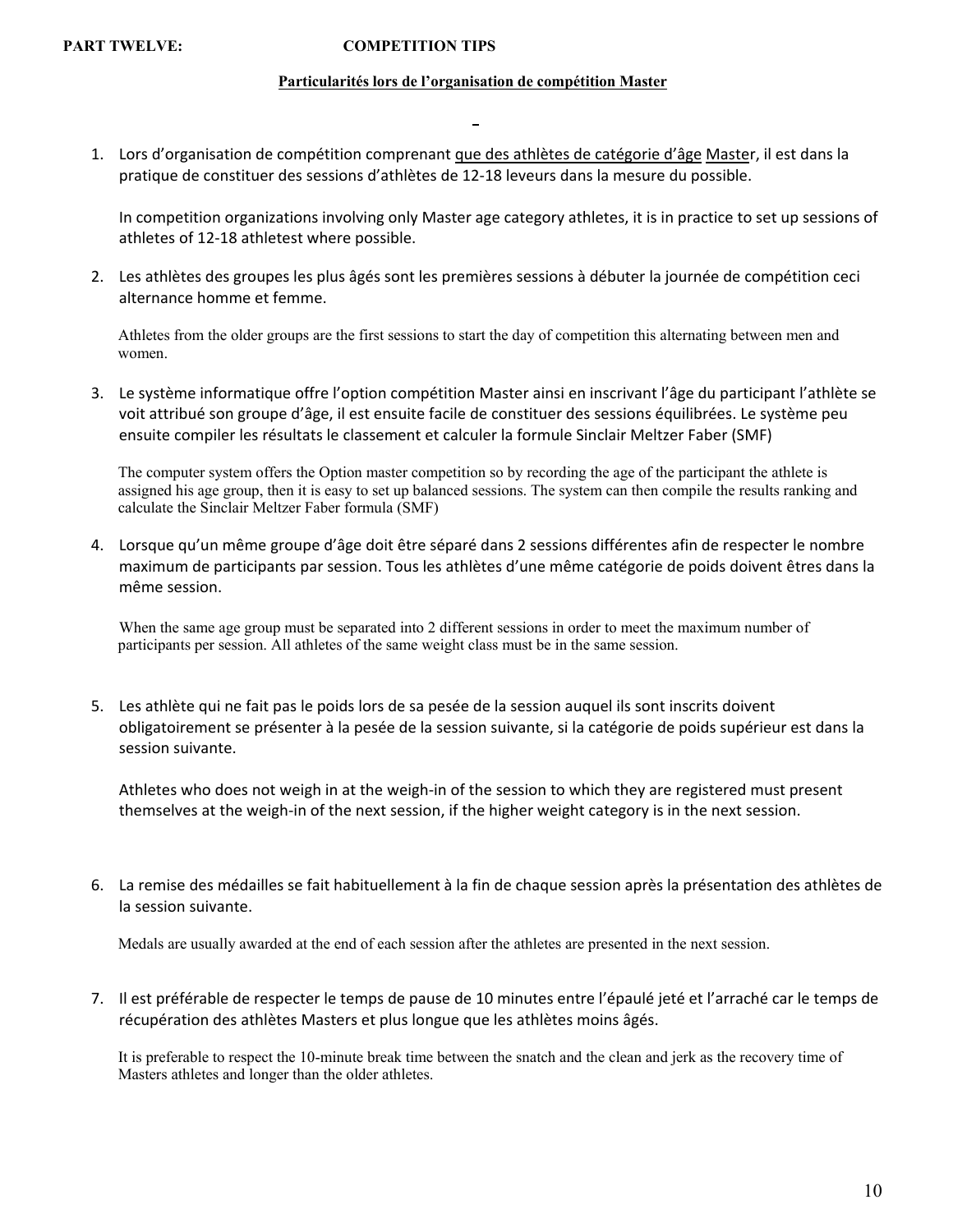8. On peut aussi utiliser (chez les hommes pour les catégories plus âgées) la barre de 15kg (jusqu' à 29 kg) et des plaques en plastique de dimension nominal soit des 2,5kg (blanc) et 5,0 kg (rouge) ainsi que des clips a ressort. Chez les hommes lorsque que la barre atteint 30kg on utilise la barre de 20 kg des plaques de 2,5 et des collets de 2,5 kg normalisés. Chez les femmes lorsque que la barre atteint 25kg on utilise la barre de 15 kg des plaques de 2,5kg et des collets normalisés de 2,5 kg.

The 15kg bar (up to 29 kg) and nominal plastic plates of 2.5kg (white) and 5.0kg (red) and clips can also be used (in men's for older categories) as well as clips. In men when the bar reaches 30kg the 20 kg bar is used 2.5 and 2.5 kg standardized collars. In women when the bar reaches 25kg the 15 kg bar is used 2.5kg plates and standardized 2.5kg collars.

9. Le son du système informatique et de l'annonceur peut aussi être un peu plus fort que la normale pour s'assurer que les athlètes comprennent bien le signal de terre et les directives l'annonceur.

The sound of the computer system and the advertiser may also be a little louder than normal to ensure that athletes understand the ground signal and the advertiser's directions.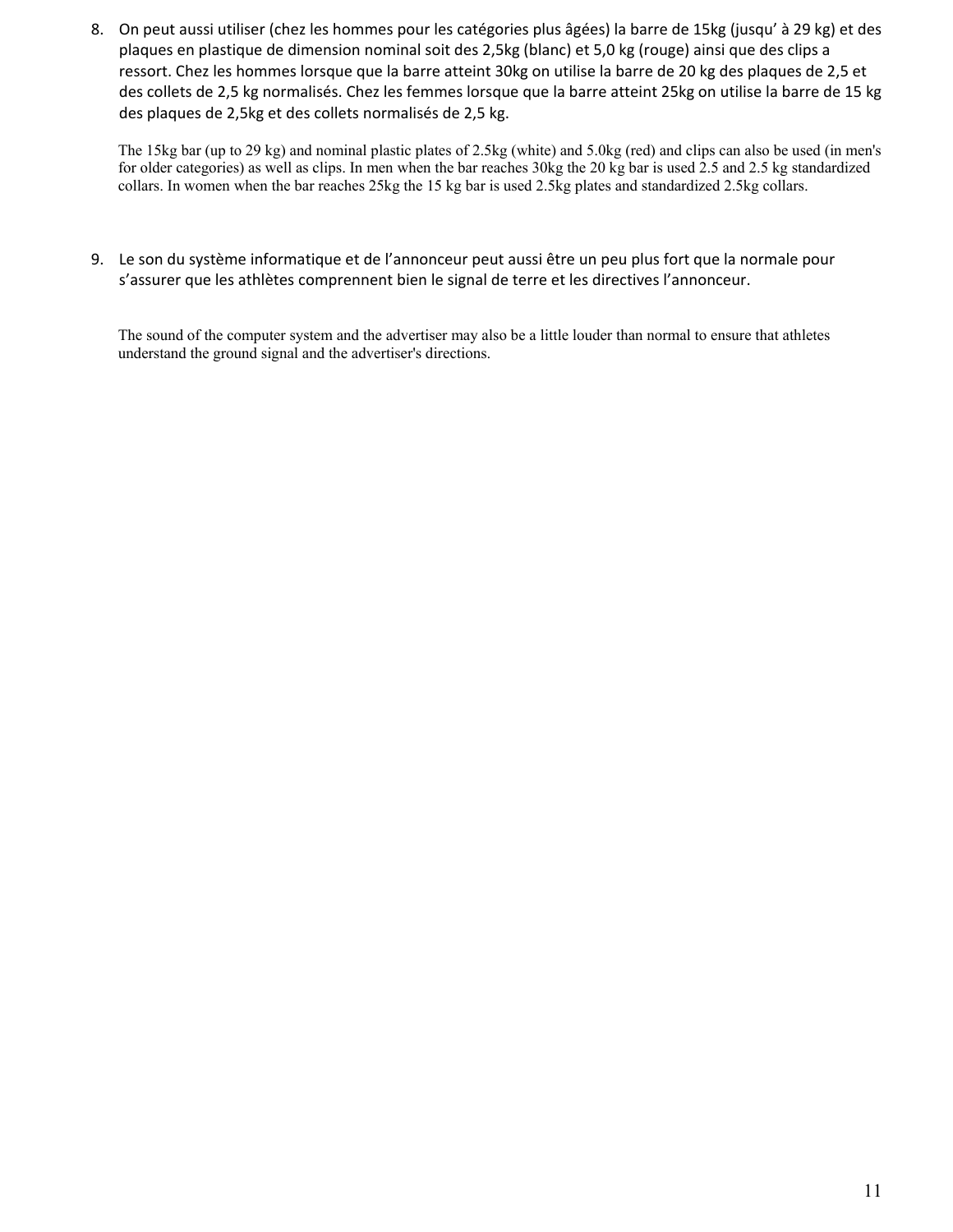# *QUICK STEPS FOR WEIGH IN OFFICIALS*

(Officials can decide how to share these responsibilities)

**REMIND WAITING ATHLETES TO EXAMINE THE ANTI-DOPING AGREEMENT THAT IS TAPED TO THE WALL**  As their agreement is a compulsory requirement and noted with their initials.

- 1. **Welcome** the athlete in the order stated on posted list. If athletes are not present, place their card at the bottom and call in the next athlete. **The absent athlete can only weigh in after all present athletes have done so.**
- 2. Ask athlete for **government photo identification.**
- 3. **Weigh in the athlete**; ok for jewelry, no socks, no watches As one TO calls out loud the athlete's bodyweight, the other TO records body weight Athletes may be permitted to move to a lower bodyweight category if that lower bodyweight category is competing in the same session**.** The Technical Official will make a note of such changes and alert the Marshal or data entry volunteer when the athlete cards are submitted.
- 4. Athletes state their **starting attempts.** The card will attempt to have the French translation for some words. When there is a qualifying total, the 80% rule is to be applied.
- 5. Athletes affixes their signature (i.e. **initials**)

#### **Beside bodyweight and each starting attempt;**

On the **reverse side of the athlete card** (or wherever the **anti-doping acknowledgment** is located);

**Beside their name on the Start List** located in this room as a **secondary anti-doping acknowledgement.**

- 6, Each athlete receives two **warm-up passes.** Officials, please **write in the Session Number** on them.
- 7. Thank the athlete and offer your best wishes for their success.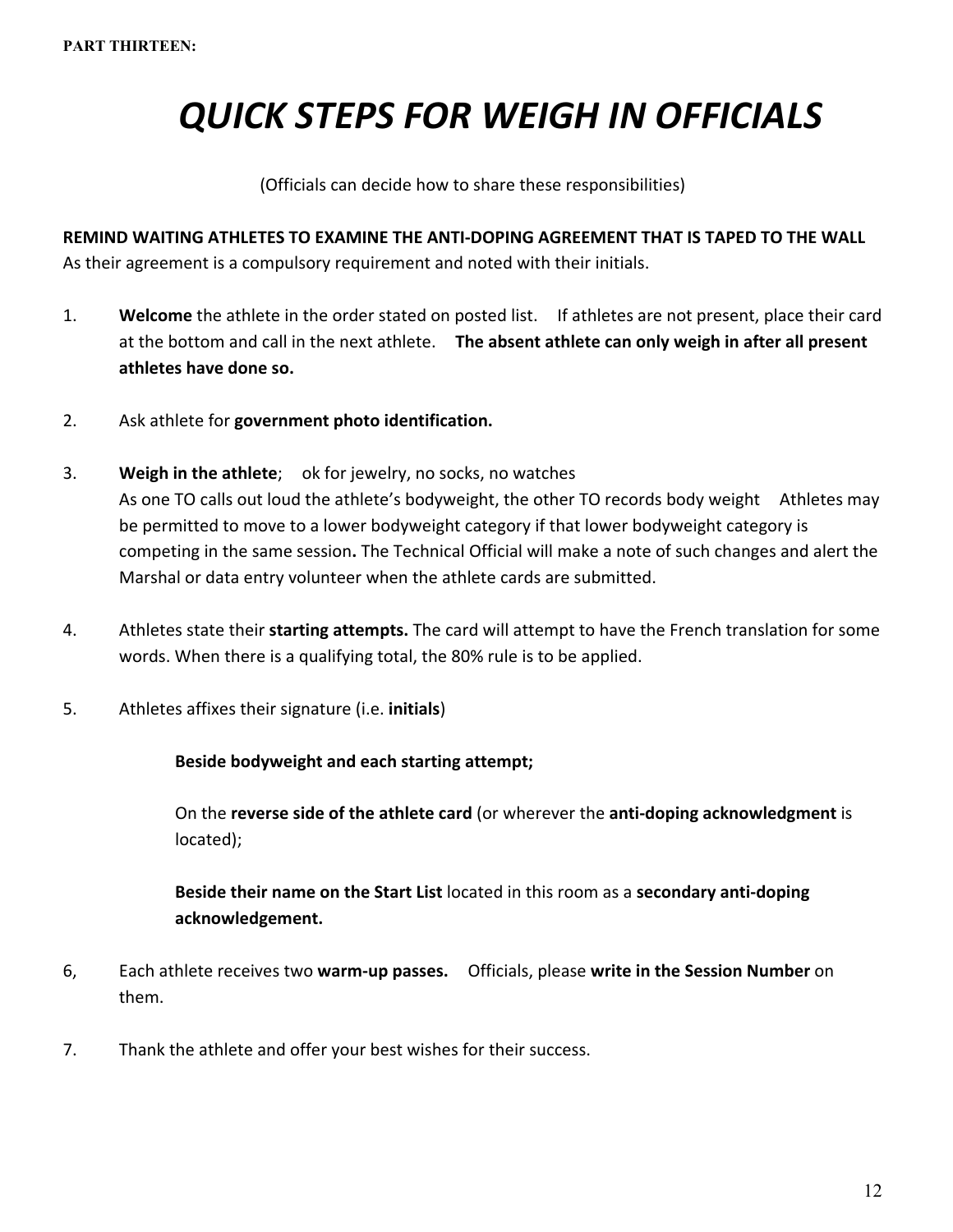

#### **VOLUNTEER DISINFECTORS AT THE CANADIAN MASTERS WEIGHTLIFTING CHAMPIONSHIPS**

In order to ensure that the best practices are implemented to keep athletes, officials and spectators in a safe and clean environment, one or two Volunteer Disinfectors are assigned to the field of play and adjacent areas. These individuals are responsible for ensuring that:

- 1. The required cleaning supplies for the loaders are within reach of those volunteers.
- 2. Any cleaning supplies required by the Doping Control Officer, Doping Control volunteers or the medical staff on hand are attended to.
- 3. All washrooms are appropriately supplied with soap and paper towels.
- 4. The weigh in room has the same cleaning supplies as the washrooms so that the scale can be kept clean or a paper towel placed on the scale if requested by the athlete. The weigh in officials should be so advised.
- 5. The officials table is equipped with a bottle of disinfectant spray, a bottle of hand sanitizer, and a box of Kleenex for use by the Marshall, Announcer, Technical Controller and any volunteer assigned to the table.
- 6. The centre referee table is supplied with a bottle of hand sanitizer which can be shared with the other referees.
- 7. The warmup room table is supplied with a bottle of hand sanitizer.
- 8. Remind the Technical Officials that after each session to wipe off the microphone, keyboard and any technical equipment prone to a high level of human hand contact.
- 9. Notify the Competition Director or the Technical Director for assistance if the required supplies are insufficient or missing.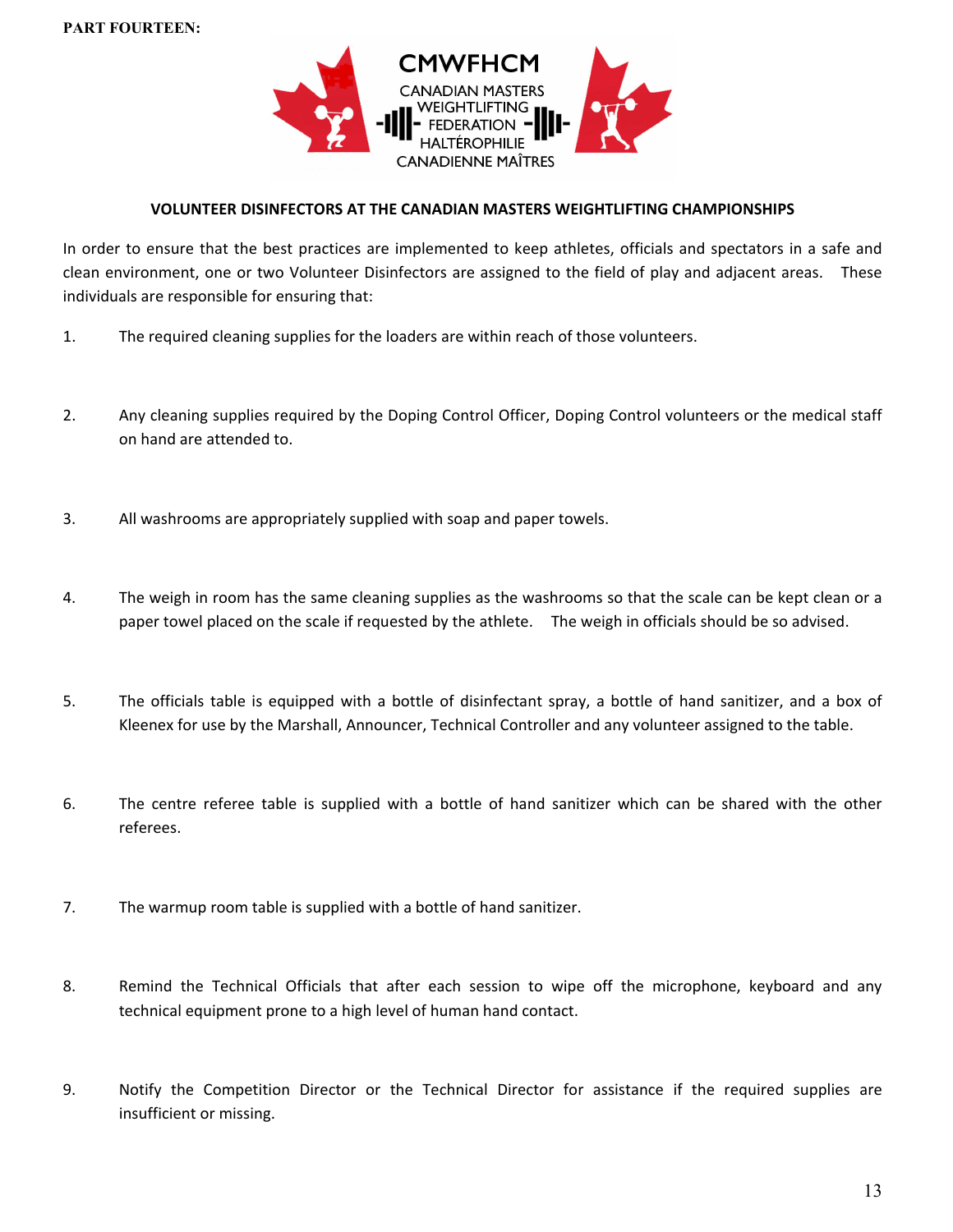## **Welcoming the Para Weightlifter ADDENDUM TO THE CANADIAN MASTERS CHAMPIONSHIPS PROTOCOL**

- 1. Para Weightlifters are invited to compete in the Canadian Masters Weightlifting Championships.
- 2. The registration form will have a provision for Para Weightlifters to identify the Category being contested.
- 3. Para Weightlifters must identify on the registration the Category being contested.
- 4. The registration fee for Para Weightlifters is the same as for any other participating athlete.
- 5. Para Weightlifters will submit a sample video of their lifting technique for the Competition Director to determine if accommodations can be made to the Field of Play and whether the lift can be fairly adjudicated.
- 6. The Competition Director, in consultation with each Para Weightlifter, will decide into which session the Para Weightlifter will be assigned.
- 7. The Competition Director and the President will determine if a Para Weightlifter will be allowed to compete and if not, the reasons must be communicated to the Para Weightlifter with all registration fees being reimbursed in full.

### **Souhaitant la bienvenue au Para Haltérophiles ADDENDA AU PROTOCOLE DES CHAMPIONNATS CANADIENS MAÎTRES**

- 1. Les para haltérophiles sont invités à compétitionner aux Championnats Canadiens Maîtres.
- 2. Le formulaire d'inscription aura une clause pour que les para haltérophiles puissent identifier la catégorie à laquelle ils participeront.
- 3. Les para haltérophiles doivent identifier dans leur inscription la catégorie à laquelle ils participeront.
- 4. Les frais d'inscription pour les para haltérophiles sont les mêmes que n'importe quel autre athlète participant.
- 5. Les para haltérophiles vont soumettre un vidéo échantillon de leurs levers techniques pour le directeur de la compétition de déterminer si des modifications peuvent être faites pour la surface de compétition et si le lever peut être jugé de façon juste.
- 6. Le directeur de la compétition, en consultation avec chaque para haltérophile, va décider dans quelle session le para haltérophile sera assigné.
- 7. Le directeur de la compétition et le Président vont déterminer si un para haltérophile va avoir la permission de compétitionner et sinon, les raisons doivent être communiquées au para haltérophile avec remboursement complet des frais d'inscription.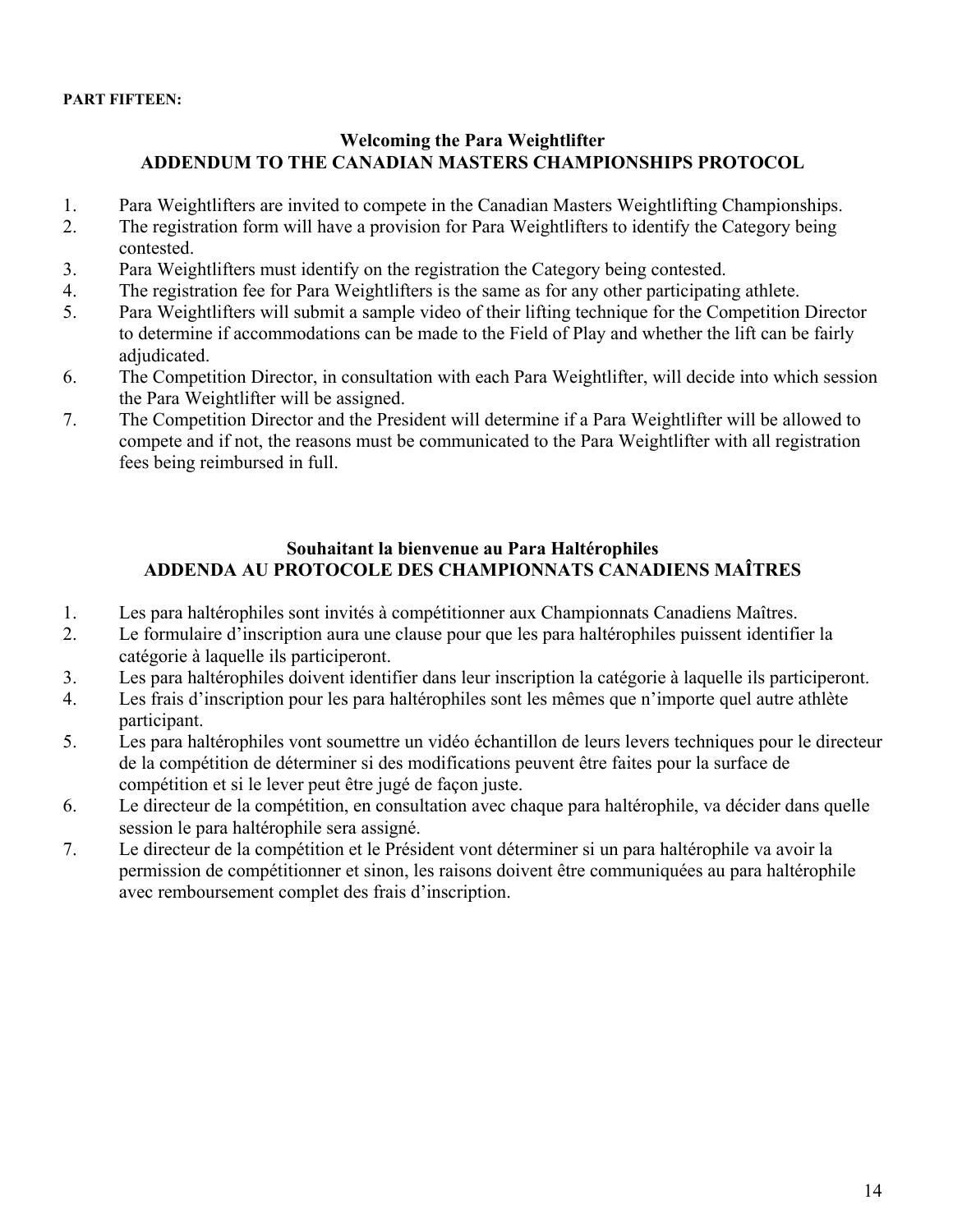

## **CANADIAN MASTERS PARA WEIGHTLIFTING RECORDS**

## **Regulations and Requirements**

- 1. Canadian Masters Para Weightlifting Records are contested in the following categories.
	- PW1: Blind or Visually Impaired
	- PW2: Intellectually Disabled
	- PW3: Amputee Para Weightlifter single arm Snatch; single arm Clean and Jerk
	- PW4: Amputee Para Weightlifter single leg Snatch; single leg Clean and Jerk
	- PW5: Amputee Para Weightlifter using a shoulder strap on the disabled side
	- PW6: Amputee Para Weightlifter using an arm prosthesis
	- PW7: Amputee Para Weightlifter using a leg prothesis
	- PW8: Limited Range of Motion
	- PW9: Wheelchair Para Weightlifter Military Press
	- PW10: Athletes of Short Stature (ex: dwarf)

2. Para Weightlifting Records are only recognized if successfully completed at a Provincial Masters or Canadian Masters Championships.

3. Para Weightlifting Records will be recognized on the Canadian Masters Weightlifting Federation's website and Record Certificates will be issued.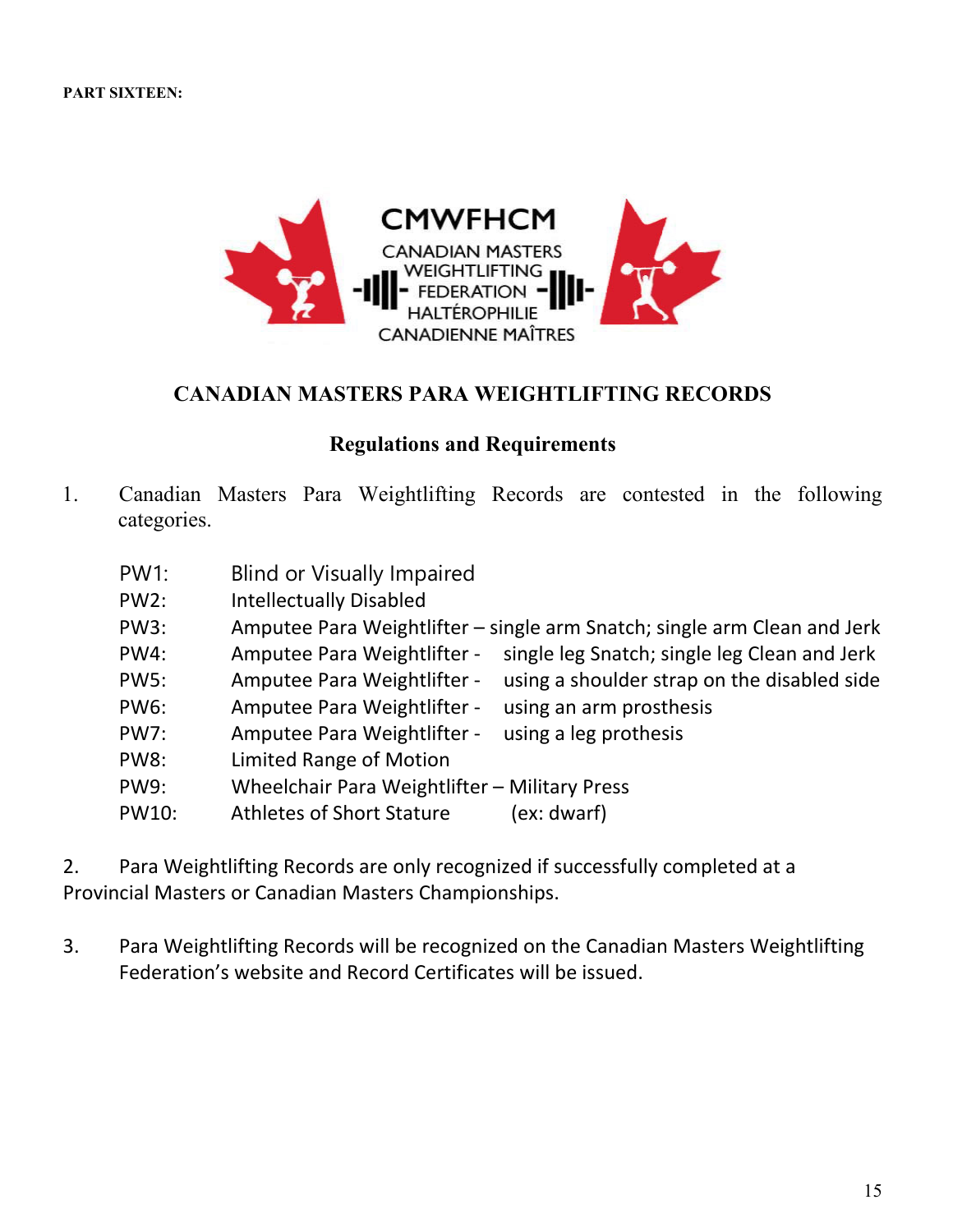

# **RECORDS CANADIENS MAÎTRES POUR PARA HALTÉROPHILES Règlements et exigences**

- 1. Les records canadiens Maîtres pour para haltérophiles sont contestés dans les catégories suivantes.
	- PH1: Aveugle ou ayant un handicap visuel
	- PH2 : Ayant un handicap intellectuel
	- PH3: Para Haltérophile Amputé arraché avec un seul bras; épaulé-jeté avec un seul bras
	- PH4: Para Haltérophile Amputé arraché avec une seule jambe; épaulé-jeté avec une seule jambe
	- PH5: Para Haltérophile Amputé utilisant une courroie d'épaule sur le côté avec un handicap
	- PH6: Para Haltérophile Amputé utilisant une prothèse de bras
	- PH7: Para Haltérophile Amputé utilisant une prothèse de jambe
	- PH8 : Para Haltérophile avec amplitude de mouvement limitée
	- PH9: Para haltérophile en chaise roulante Développé Militaire
	- PH10: Athlètes de courte stature (exemple: nain(e))
- 2. Les records canadiens pour para haltérophiles sont seulement reconnus s'ils sont complétés avec succès aux Championnats Provinciaux Maîtres ou Championnats Canadiens Maîtres.
- 3. Les records canadiens pour para haltérophiles seront seulement reconnus sur le site web de la Fédération Haltérophilie Canadienne Maîtres et des certificats de records seront envoyés.